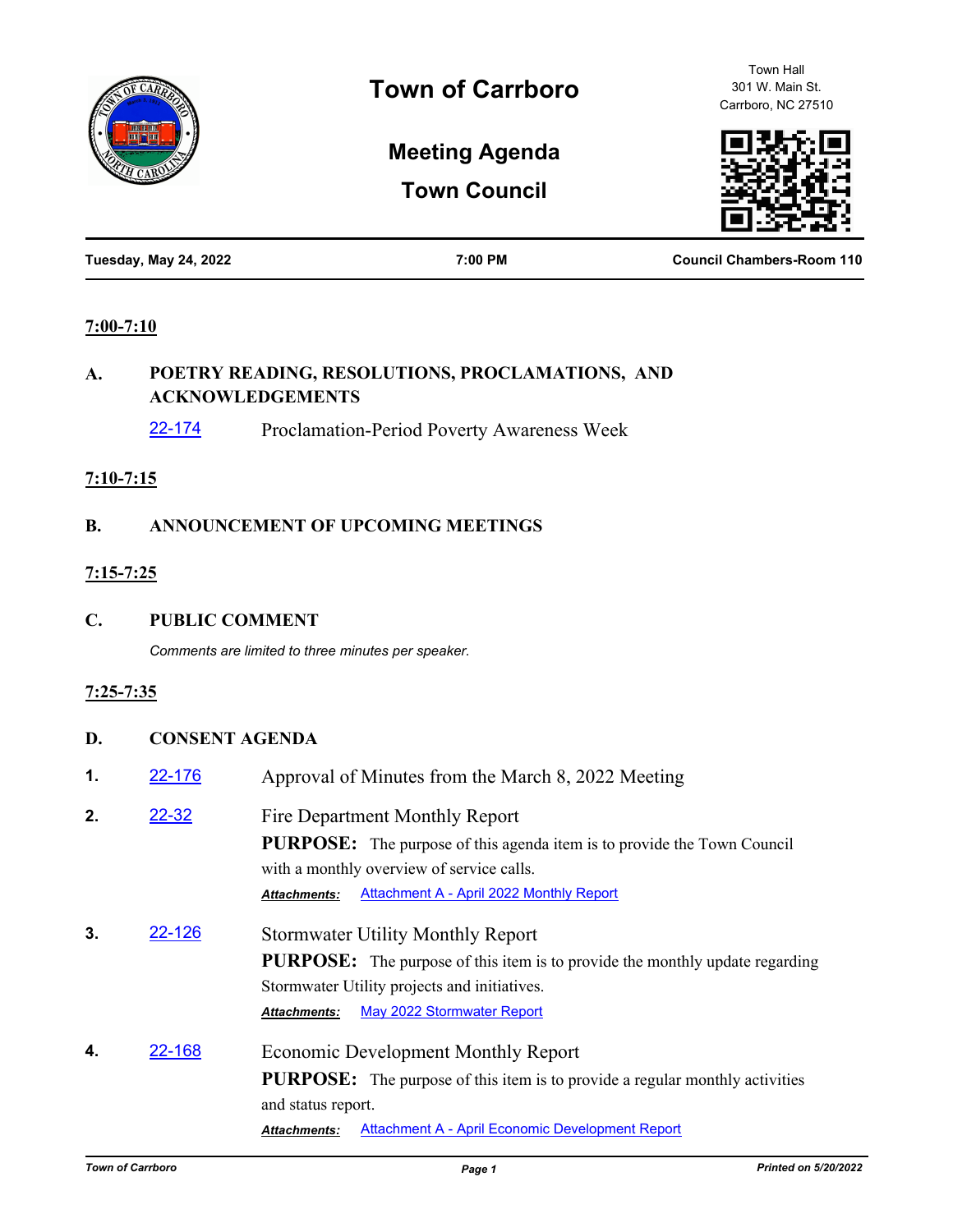| <b>Town Council</b> |               | <b>Meeting Agenda</b>                                                                                                                                                                                                                                                                                    | May 24, 2022 |
|---------------------|---------------|----------------------------------------------------------------------------------------------------------------------------------------------------------------------------------------------------------------------------------------------------------------------------------------------------------|--------------|
| 5.                  | $22 - 82$     | <b>Police Department Monthly Reports</b><br><b>PURPOSE:</b> The purpose of this item is to provide a brief overview of service<br>calls for the month of April.<br>4- April 2022 Monthly Report<br>Attachments:                                                                                          |              |
| 6.                  | 22-146        | A Request to Adopt a Resolution to Award Retired Police K9<br>Turbo to Handler POIII Karissa Kimrey<br><b>PURPOSE:</b> POIII Kimrey's K9 partner will retire after more than<br>eight years of service to the Carrboro Police Department and the<br>Town of Carrboro due to age and other health issues. |              |
| 7.                  | <u>22-173</u> | <b>Attachment A - Turbo Resolution</b><br><b>Attachments:</b><br><b>Attachment B - Turbo Retirement Agreement</b><br><b>Affordable Housing Update</b><br><b>PURPOSE:</b> The purpose of this item is for the Town Council to receive an<br>update on the Town's Affordable Housing activities.           |              |
|                     |               | Attachment A: Affordable Housing Quarterly Report 05.2022<br><b>Attachments:</b>                                                                                                                                                                                                                         |              |

#### **7:35-8:05**

- **E. PUBLIC HEARING**
- **1.** [122-170](http://carrboro.legistar.com/gateway.aspx?m=l&id=/matter.aspx?key=4783) Public Hearing: Special Use Permit-A to utilize existing building for ArtsCenter at 400 Roberson Street.

**PURPOSE:** The purpose of this item is for the Town Council to hold a public hearing on Special Use Permit-A application for the ArtsCenter to renovate the existing building at 400 Roberson Street.

[Attachment A- Staff Report](http://carrboro.legistar.com/gateway.aspx?M=F&ID=8c5f99bd-81e5-43a3-a667-088f3a53d709.pdf) [Attachment B- SUP-A Plans](http://carrboro.legistar.com/gateway.aspx?M=F&ID=0a4f2c7f-4c94-4d3d-8f1a-2ea3f9be6fe2.pdf) **[Attachment C- Trip Generation Memo](http://carrboro.legistar.com/gateway.aspx?M=F&ID=fa8d2046-5287-4ec7-a9fa-aa5dcf904775.pdf)** [Attachment D- Non-conforming Sidewalk Justification](http://carrboro.legistar.com/gateway.aspx?M=F&ID=3cd2a302-e0ea-4a0b-a127-4b51dad6b899.pdf) [Attachment E- Tree Removal Memo](http://carrboro.legistar.com/gateway.aspx?M=F&ID=720e85ac-d694-474c-b041-62e13f2e97f0.pdf) [Attachment F- Neighborhood Meeting Form](http://carrboro.legistar.com/gateway.aspx?M=F&ID=bfaf51ac-db3d-400b-a462-1f346e0dc8bd.pdf) [Attachment G- SUP-A Worksheet](http://carrboro.legistar.com/gateway.aspx?M=F&ID=49f103b4-25f0-4e0e-9f98-ced0bfbc7c06.pdf) **[Attachment H- Summary of Advisory Board Recommendations](http://carrboro.legistar.com/gateway.aspx?M=F&ID=2448585f-40d4-403f-8816-e99bc2dc51d5.pdf)** *Attachments:*

### **F. OTHER MATTERS**

#### **8:05-8:20**